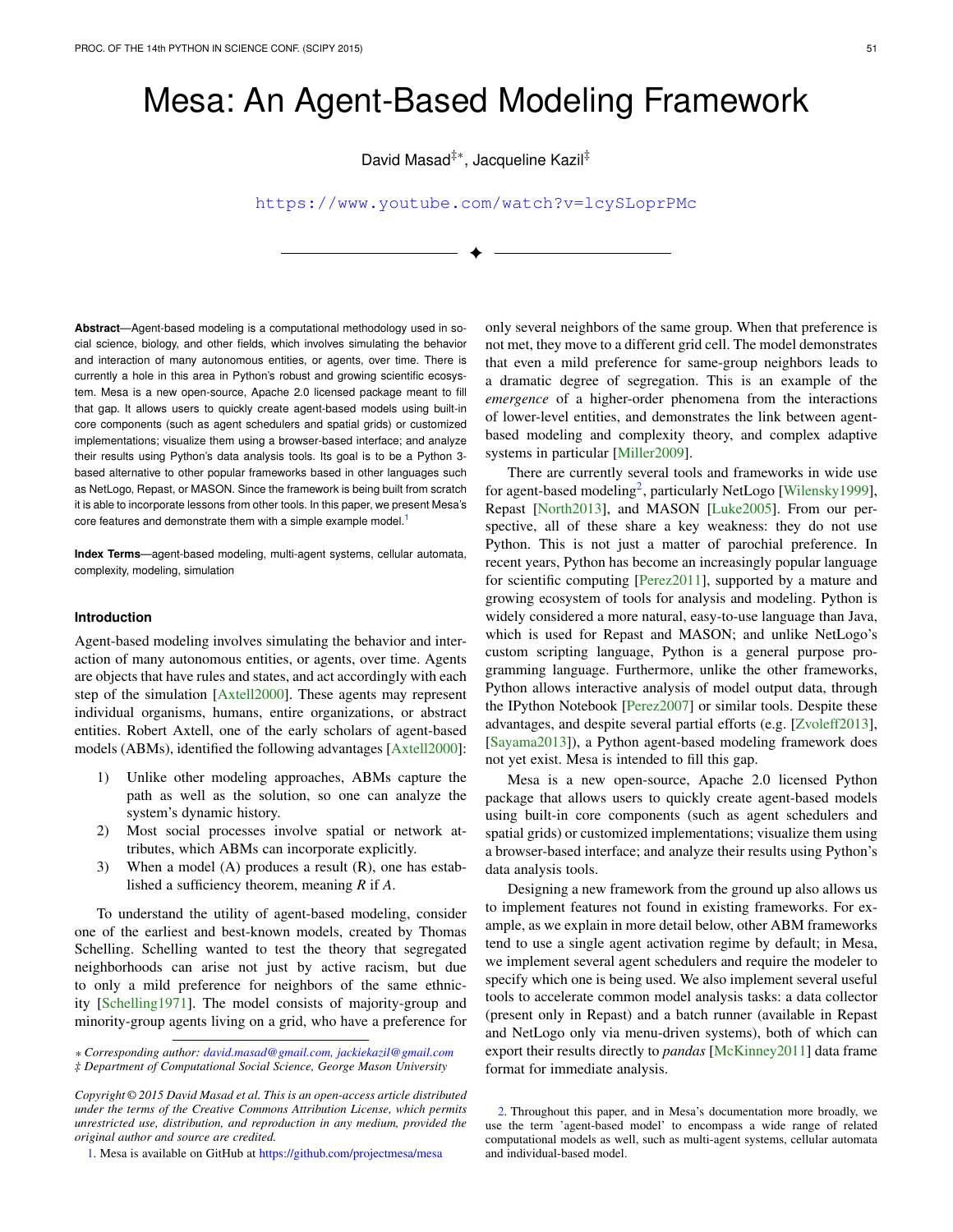

*Fig. 1: A Mesa implementation of the Schelling segregation model, being visualized in a browser window and analyzed in an IPython notebook.*

While interactive data analysis is important, direct visualization of every model step is also a key part of agent-based modeling, both for debugging, and for developing an intuition of the dynamics that emerge from the model. Mesa facilitates such live visualization as well. It avoids issues of system-specific GUI dependencies by using the browser as a front-end, giving framework and model developers access to the full range of modern JavaScript data visualization tools.

In the remainder of this paper, we will present Mesa's architecture and core features. To illustrate their use, we will describe and build a simple agent-based model, drawn from econophysics and presenting a statistical mechanics approach to wealth distribution [\[Dragulescu2002\]](#page-7-11). The core of the model is as follows: *there are some number of agents, all of whom begin with 1 unit of money. At every step of the model, an agent gives 1 unit of money (if they have it) to some other agent.* Despite its simplicity, this model yields results that are often unexpected to those not familiar with it. For our purposes, it also easily demonstrates Mesa's core features.

## **Architecture**

## *Overview*

The guiding principle of Mesa's architecture is modularity. Mesa makes minimal assumptions about the form a model will take. For example, while many models have spatial components, many others do not, while some may involve multiple separate spaces. Similarly, visualizations which display each step of a model may be a critical component of some models and completely unnecessary for others. Thus Mesa aims to offer a set of components that can be easily combined and extended to build different kinds of models.

We divide the modules into three overall categories: modeling, analysis and visualization. The modeling components are the core of what's needed to build a model: a Model class to store modellevel parameters and serve as a container for the rest of the components; one or more Agent classes which describe the model agents; most likely a scheduler which controls the agent activation regime, and handles time in the model in general, and components describing the space and/or network the agents are situated in. The analysis components are the data collectors used to record data from each model run, and batch runners for automating multiple runs and parameter sweeps. Finally, the visualization components are used to map from a model object to one or more visual representations via a server interface to a browser window. Figure [2](#page-1-0) shows a simple UML diagram of a typical Mesa model.

<span id="page-1-0"></span>

*Fig. 2: Simplified UML diagram of Mesa architecture.*

To begin building the example model described above, we first create two classes: one for the model object itself, and one the model agents. The model's one parameter is the number of agents, and each agent has a single variable: how much money it currently has. Each agent also has only a single action: give a unit of money to another agent. (The numbers in comments of the code below correspond to notes under the code block).

**from mesa import** Model, Agent

```
class MoneyAgent(Agent):
  """ An agent with fixed initial wealth."""
 def __init__(self, unique_id):
   self.unique_id = unique_id # 1.
   self.wealth = 1
class MoneyModel(Model):
  """A model with some number of agents."""
 def __init__(self, N):
   self.num_agents = N
    # The scheduler will be added here
   self.create_agents()
 def create_agents(self):
    """Method to create all the agents."""
   for i in range(self.num_agents):
     a = MonevAgent(i)# Now what? See below.
```
1) Each agent should have a unique identifier, stored in the unique\_id field.

## *Scheduler*

The scheduler is a model component which deserves special attention. Unlike systems dynamics models, and dynamical systems more generally, time in agent-based models is almost never continuous; ABMs are, at bottom, discrete-event simulations. Thus, scheduling the agents' activation is particularly important, and the activation regime can have a substantial effect on the behavior of a simulation [\[Comer2014\]](#page-7-12). Many ABM frameworks do not make this easy to change. For example, NetLogo defaults to a random activation system, while MASON's scheduler is uniform by default. By separating out the scheduler into a separate, extensible class, Mesa both requires modelers to specify their choice of activation regime, and makes it easy to change and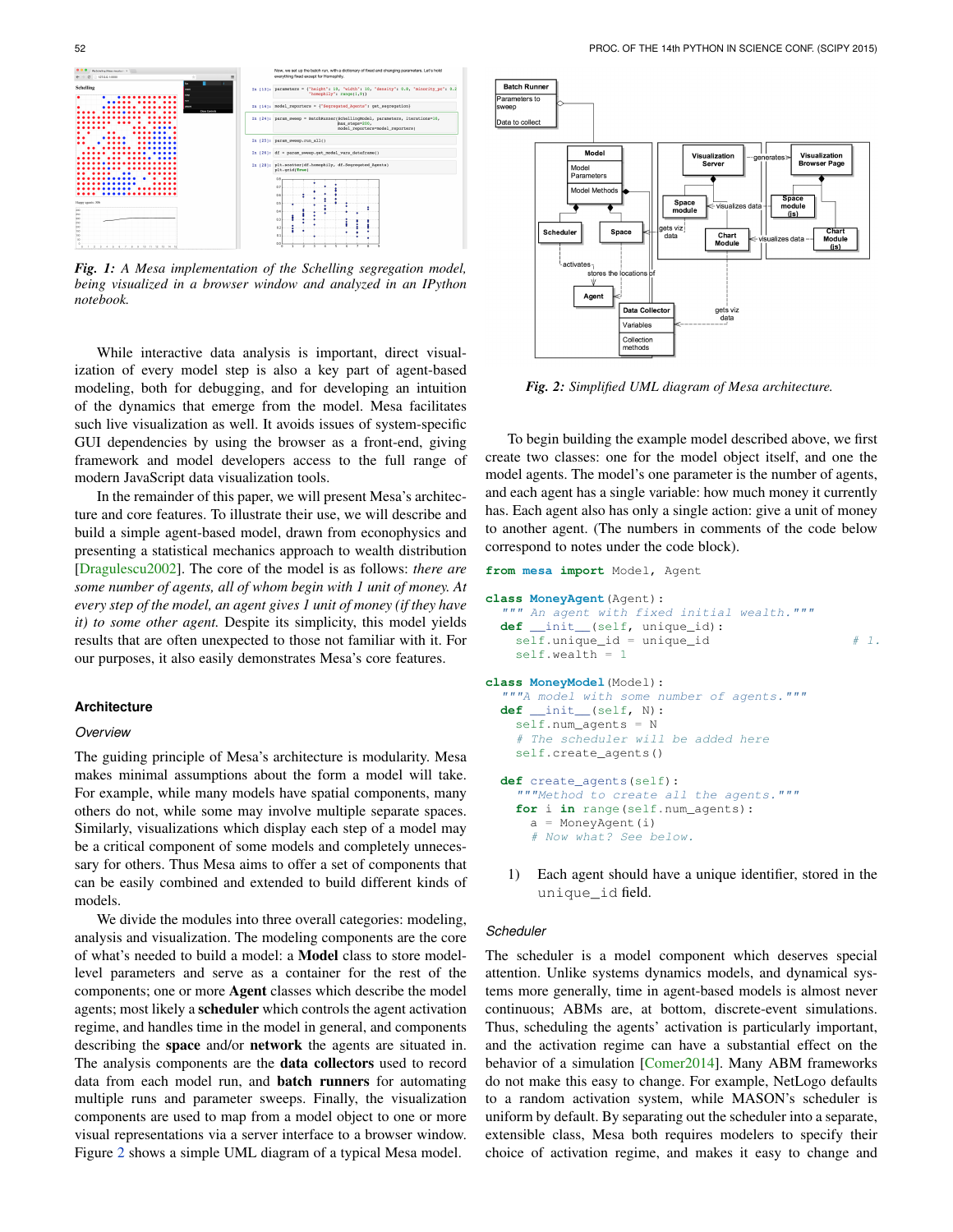observe the results. Additionally, the scheduler object serves as the model's storage structure for active agents.

Many models distinguish between a step (sometimes called a tick) of the model, and an activation of a single agent. A step of the model generally involves the activation of one or more agents, and frequently of all of the agents. There are numerous possible scheduling regimes used in agent-based modeling, including:

> • Synchronous or simultaneous activation, where all agents act simultaneously. In practice, this is generally implemented by recording each agent's decision one at a time, but not altering the state of the model until all agents have decided.

- Uniform activation, where all agents are activated in the same order each step of the model.
- Random activation, where each agent is activated each step of the model, but the order in which they are activated is randomized for each step.
- Random interval activation, where the interval between each activation is drawn from a random distribution (most often Poisson). In this regime, there is no set model step; instead, the model maintains an internal 'clock' and schedule which determines which agent will be activated at which time on the internal clock.
- More exotic activation regimes may be used as well, such as agents needing to spend resources to activate more frequently.

All scheduler classes share a few standard method conventions, in order to make them both simple to use and seamlessly interchangeable. Schedulers are instantiated with the model object they belong to. Agents are added to the schedule using the add method, and removed using remove. Agents can be added at the very beginning of a simulation, or any time during its run -- e.g. as they are born from other agents' reproduction.

The step method runs one step of the *model*, activating agents accordingly. It is here that the schedulers primarily differ from one another. For example, the uniform BaseScheduler simply loops through the agents in the order they were added, while RandomActivation shuffles their order prior to looping.

Each agent is assumed to have a step method of its own, which receives the model state as its sole argument. This is the method that the scheduler calls in order to activate each agent.

The scheduler maintains two variables determining the model clock. steps counts how many steps of the model have occurred, while time tracks the model's simulated clock time. Many models will only utilize steps, but a model using Poisson activation, for example, will track both separately, with steps counting individual agent activations and time the scheduled model time of the most recent activation. Some models may implement particular schedules simulating real time: for example, time may attempt to simulate real-world time, where agent activations simulate them as they engage in different activities of different durations based on the time of day.

Now, let's implement a schedule in our example model. We add a RandomActivation scheduler to the model, and add each created agent to it. We also need to implement the agents' step method, which the scheduler calls by default. With these additions, the new code looks like this:

```
class MoneyAgent(Agent):
  # ...
  def step(self, model):
    """Give money to another agent."""
    if self.wealth > 0:
      # Pick a random agent
      other = random.choice(model.schedule.agents)
      # Give them 1 unit money
```
**class MoneyModel**(Model):

other.wealth += 1 self.wealth -= 1

```
def __init__(self, N):
 self.num_agents = N
  # Adding the scheduler:
 self.schedule = RandomActivation(self) # 1.self.create_agents()
def create_agents(self):
  ""Method to create all the agents."""
 for i in range(self.num_agents):
   a = MoneyAgent(i)self.schedule.add(a)
def step(self):
 self.schedule.step() # 2.def run_model(self, steps):
 for _ in range(steps): # 3.
   self.step()
```
- 1) Scheduler objects are instantiated with their Model object, which they then pass to the agents at each step.
- 2) The scheduler's step method activates the step methods of all the agents that have been added to it, in this case in random order.
- 3) Because the model has no inherent end conditions, the user must specify how many steps to run it for.

## *Space*

Many agent-based models have a spatial element. In spatial models, agents may have fixed positions or move around, and interact with their immediate neighbors or with agents and other objects nearby. The space may be abstract (as in many cellular automata), or represent many possible scales, from a single building to a region to the entire world. The majority of models use twodimensional spaces, which is how Mesa's current space modules are implemented. Many abstract model spaces are toroidal (doughnut-shaped), meaning that the edges 'wrap around' to the opposite edge. This prevents model artifacts from arising at the edges, which have fewer neighbors than other locations.

Mesa currently implements two broad classes of space: grid, and continuous. Grids are discrete spaces, consisting of rectangular cells; agents and other objects may only be in a particular cell (or, with some additional coding, potentially span multiple cells), but not between cells. In continuous space, in contrast, agents can have any arbitrary coordinates. Both types of space assume by default that agents store their location as an (x, y) tuple named pos.

There are several specific grid classes, all of which inherit from a root Grid class. At its core, a grid is a two-dimensional array with methods for getting the neighbors of particular cells, adding and removing agents, etc. The default Grid class does not enforce what each cell may contain. However, SingleGrid ensures that each cell contains at most one object, while MultiGrid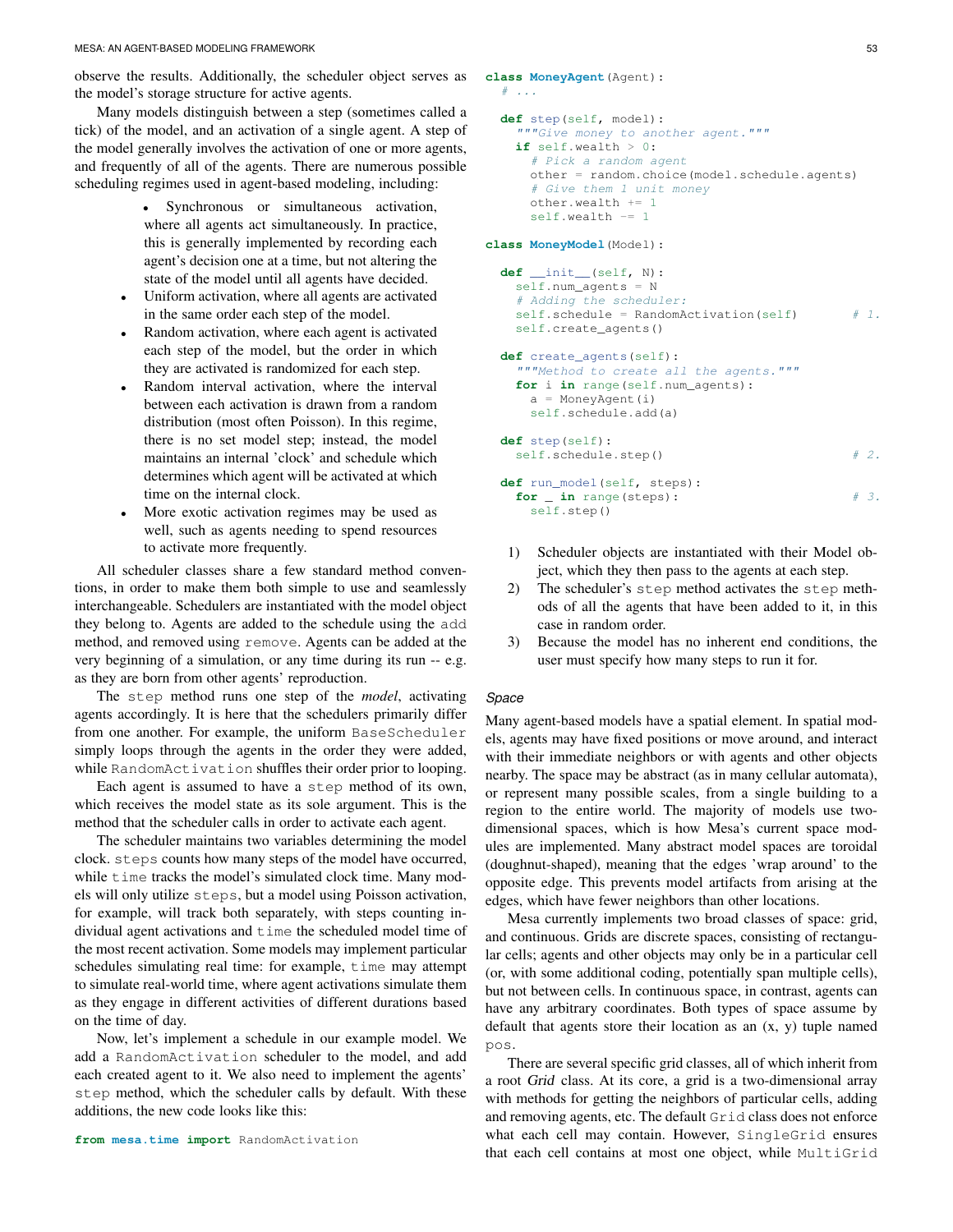| K A<br>F | B                        | $\overline{c}$           | D                               | E | ı |
|----------|--------------------------|--------------------------|---------------------------------|---|---|
| Ġ        | Moore                    | Moore/<br>Von<br>Neumann | Moore                           |   | Ó |
| н        | Moore/<br>Von<br>Neumann | Center                   | Moore/<br><b>Von</b><br>Neumann |   | I |
|          | Moore                    | Moore/<br>Von<br>Neumann | Moore                           |   |   |
| T        |                          |                          |                                 |   |   |
| L A      | в                        | Ċ                        | D                               | E | I |

*Fig. 3: Grid topology. Moore and Von Neumann neighborhoods of radius 1; in a torus, lettered edges connect to one another.*

explicitly makes each cell be a set of 0 or more objects. There are two kinds of cell neighborhoods: The first is a cell's *Moore* neighborhood that is the 8 cells surrounding it, including the diagonals; the second is the *Von Neumann* neighborhood which is only the 4 cells immediately above, below, and to its left and right. Which neighborhood type to use will vary based on the specifics of each model, and are specified in Mesa by an argument to the various neighborhood methods.

The ContinuousSpace class also inherits from Grid, and uses the grid as a way of speeding up neighborhood lookups; the number of cells and the arbitrary limits of the space are provided when the space is created, and are used internally to map between spatial coordinates and grid cells. Neighbors here are defined as all agents within an arbitrary distance of a given point. To find the neighbors of a given point, ContinuousSpace only measures the distance for agents in cells intersecting with a circle of the given radius.

To add space to our example model, we can have the agents wander around a grid; instead of giving a unit of money to any random agent, they pick an agent in the same cell as themselves. This means that multiple agents are allowed in each cell, requiring a MultiGrid.

```
from mesa.space import MultiGrid
class MoneyModel(Model):
 def __init__(self, N, width, height, torus):
   self.grid = MultiGrid(height, width, torus) # 1.# ... everything else
 def create_agents(self):
   for i in range(self.num_agents):
     # ... everything above
     x = random.randrange(self.grid.width)
     y = random.randrange(self.grid.width)
     self.grid.place_agent(a, (x, y)) # 2.class MoneyAgent(Agent):
   # \ldotsdef move(self, model):
     """Take a random step."""
     grid = model.grid
     x, y = self.pospossible_steps = grid.get_neighborhood(x, y,
       moore=True, include_center=True) # 3.choice = random.choice(possible_steps)
     grid.move_agent(self, choice) # 4.
   def give_money(self, model):
     grid = model.grid
     pos = [self.pos]
     others = grid.get_cell_list_contents(pos) # 5.
     if len(others) > 1:
```

```
other = random.choice(others)
    other.wealth += 1
    self.wealth -= 1
def step(self, model):
  self.move(model)
```

```
if self.wealth > 0:
 self.give_money(model)
```
- 1) The arguments needed to create a new grid are its width, height, and a boolean for whether it is a torus or not.
- 2) The place\_agent method places the given object in the grid cell specified by the  $(x, y)$  tuple, and assigns that tuple to the agent's pos property.
- 3) The get\_neighborhood method returns a list of coordinate tuples for the appropriate neighbors of the given coordinates. In this case, it's getting the Moore neighborhood (including diagonals) and includes the center cell. The agent decides where to move by choosing one of those tuples at random. This is a good way of handling random moves, since it still works for agents on an edge of a non-toroidal grid, or if the grid itself is hexagonal.
- 4) the move\_agent method works like place\_agent, but removes the agent from its current location before placing it in its new one.
- 5) This is a helper method which returns the contents of the entire list of cell tuples provided. It's not strictly necessary here; the alternative would be:  $x$ ,  $y$  $=$  self.pos; others =  $grid[y][x]$  (note that grids are indexed y-first).

Once the model has been run, we can create a static visualization of the distribution of wealth across the grid using the coord\_iter iterator, which allows us to loop over the contents and coordinates of all cells in the grid, with output shown in figure [4.](#page-4-0)

```
wealth grid = np{\text{ }zeroes(model,grid,width,}}model.grid.height)
for cell in model.grid.coord_iter():
  cell content, x, y = \text{cell}cell_wealth = sum(a.wealth for a in cell_content)
  wealth\_grid[y][x] = cell\_wealthplt.imshow(wealth_grid, interpolation='nearest')
```
# *Data Collection*

An agent-based model is not particularly useful if there is no way to see the behaviors and outputs it produces. Generally speaking, there are two ways of extracting these: visualization, which allows for observation and qualitative examination (and which we will discuss later in this paper), and quantitative data collection. In order to facilitate the latter option, we provide a generic DataCollector class, which can store and export data from most models without needing to be subclassed.

The data collector stores three categories of data: *model-level* variables, *agent-level variables*, and *tables* which are a catch-all for everything else. Model- and agent-level variables are added to the data collector along with a function for collecting them. Model-level collection functions take a model object as an input, while agent-level collection functions take an agent object as an input. Both then return a value computed from the model or each agent at their current state. When the data collector's collect method is called, with a model object as its argument, it applies each model-level collection function to the model, and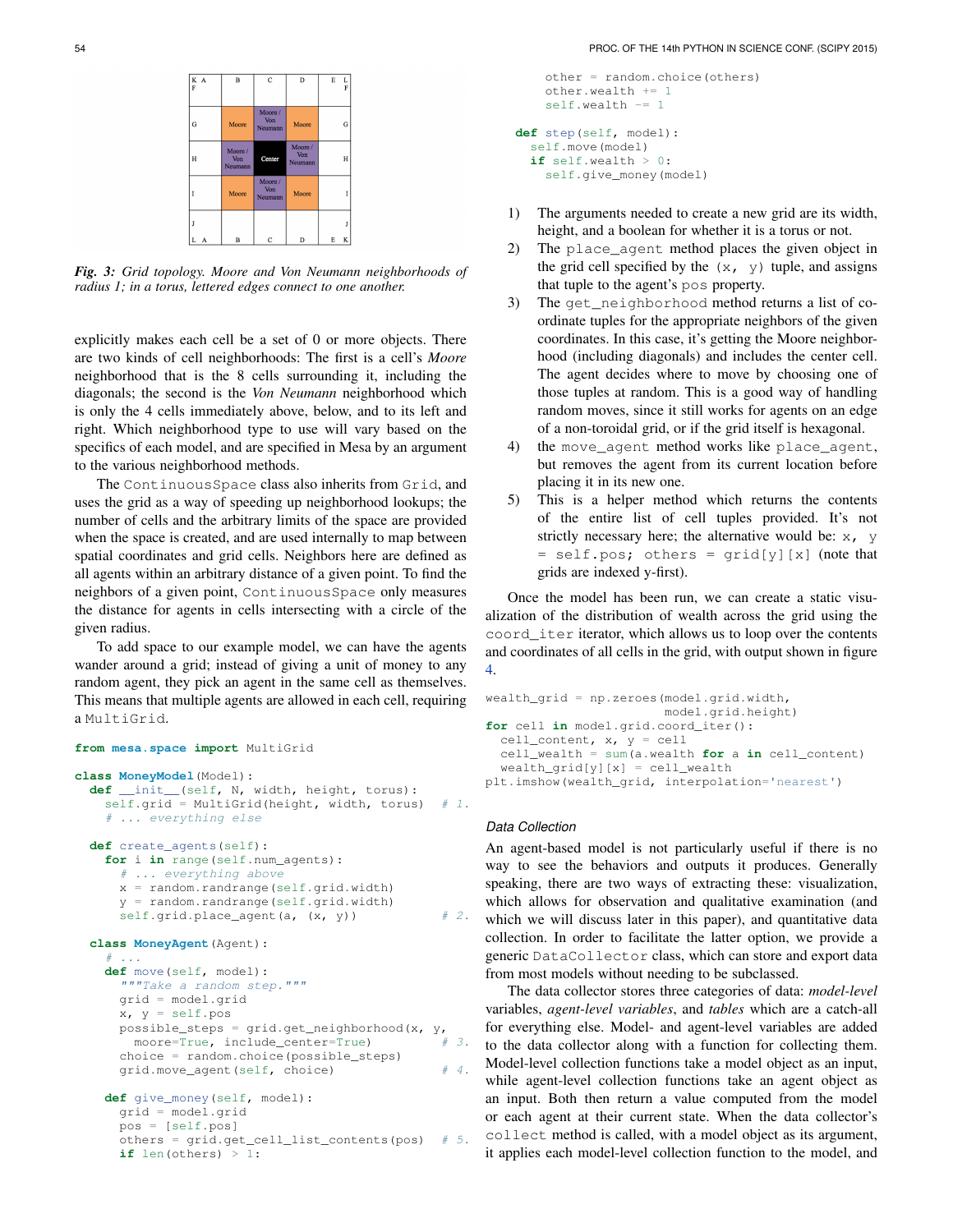<span id="page-4-0"></span>

*Fig. 4: Example of spatial wealth distribution across the grid.*

stores the results in a dictionary, associating the current value with the current step of the model. Similarly, the method applies each agent-level collection function to each agent currently in the schedule, associating the resulting value with the step of the model, and the agent's unique ID. The data collector may be placed within the model class itself, with the collect method running as part of the model step; or externally, with additional code calling it every step or every *N* steps of the model.

The third category, *tables*, is used for logging by the model or the agents rather than fixed collection by the data collector itself. Each table consists of a set of columns. The model or agents can then append records to a table according to their own internal logic. This can be used to log specific events (e.g. every time an agent is killed), and data associated with them (e.g. agent lifespan at destruction), particularly when these events do not necessarily occur every step.

Internally, the data collector stores all variables and tables in Python's standard dictionaries and lists. This reduces the need for external dependencies, and allows the data to be easily exported to JSON or CSV. However, one of the goals of Mesa is facilitating integration with Python's larger scientific and data-analysis ecosystems, and thus the data collector also includes methods for exporting the collected data to *pandas* data frames. This allows rapid, interactive processing of the data, easy charting, and access to the full range of statistical and machine-learning tools that are compatible with pandas.

To continue our example, we use a data collector to collect the wealth of each agent at the end of every step. The additional code this requires can look like this:

#### **from mesa.datacollection import** DataCollector

**class MoneyModel**(Model):

self.dc.collect(self)

```
def __init__(self, N):
   ... everything above
  ar = {"Wealth": lambda a: a.wealth}
  self.dc = DataCollector(agent_reporters=ar)
def step(self):
```
<span id="page-4-1"></span>

*Fig. 5: Example of model output histogram, with labels added.*

self.schedule.step()

We now have enough code to run the model, get some data out of it, and analyze it.

```
# Create a model with 100 agents on a torus 10x10 grid
model = MoneyModel(100, 10, 10, True)# Run it for 1,000 steps:
model.run_model(1000)
# Get the data as a DataFrame
wealth_history = model.dc.get_agent_vars_dataframe()
 wealth_history indexed on Step and AgentID, and...
# ...has Wealth as one data column
wealth_history.reset_index(inplace=True)
# Plot a histogram of final wealth
wealth_history[wealth_history.Step==999].\
  Wealth.hist(bins=range(10))
```
An example of the output of this code is shown in Figure [5.](#page-4-1) Notice that this simple rule, where agents give one another 1 unit of money at random, produces an extremely skewed wealth distribution -- in fact, this is approximately a Boltzmann distribution, which characterizes at least some real-world wealth distributions [\[Dragulescu2001\]](#page-7-13).

#### *Batch Runner*

Since most ABMs are stochastic, a single model run gives us only one particular realization of the process the model describes. Furthermore, the questions we want to use ABMs to answer are often about how a particular parameter drives the behavior of the entire system -- requiring multiple model runs with different parameter values. In order to facilitate this, Mesa provides the BatchRunner class. Like the DataCollector, it does not need to be subclassed in order to conduct parameter sweeps on most models.

BatchRunner is instantiated with a model class, and a dictionary mapping names of model parameters to either a single value, or a list or range of values. Like the data collector, it is also instantiated with dictionaries mapping model- and agent-level variable names to functions used to collect them. The batch runner uses the product combination generator included in Python's itertools library to generate all possible combinations of the parameter values provided. For each combination, the batch collector instantiates a model instance with those parameters, and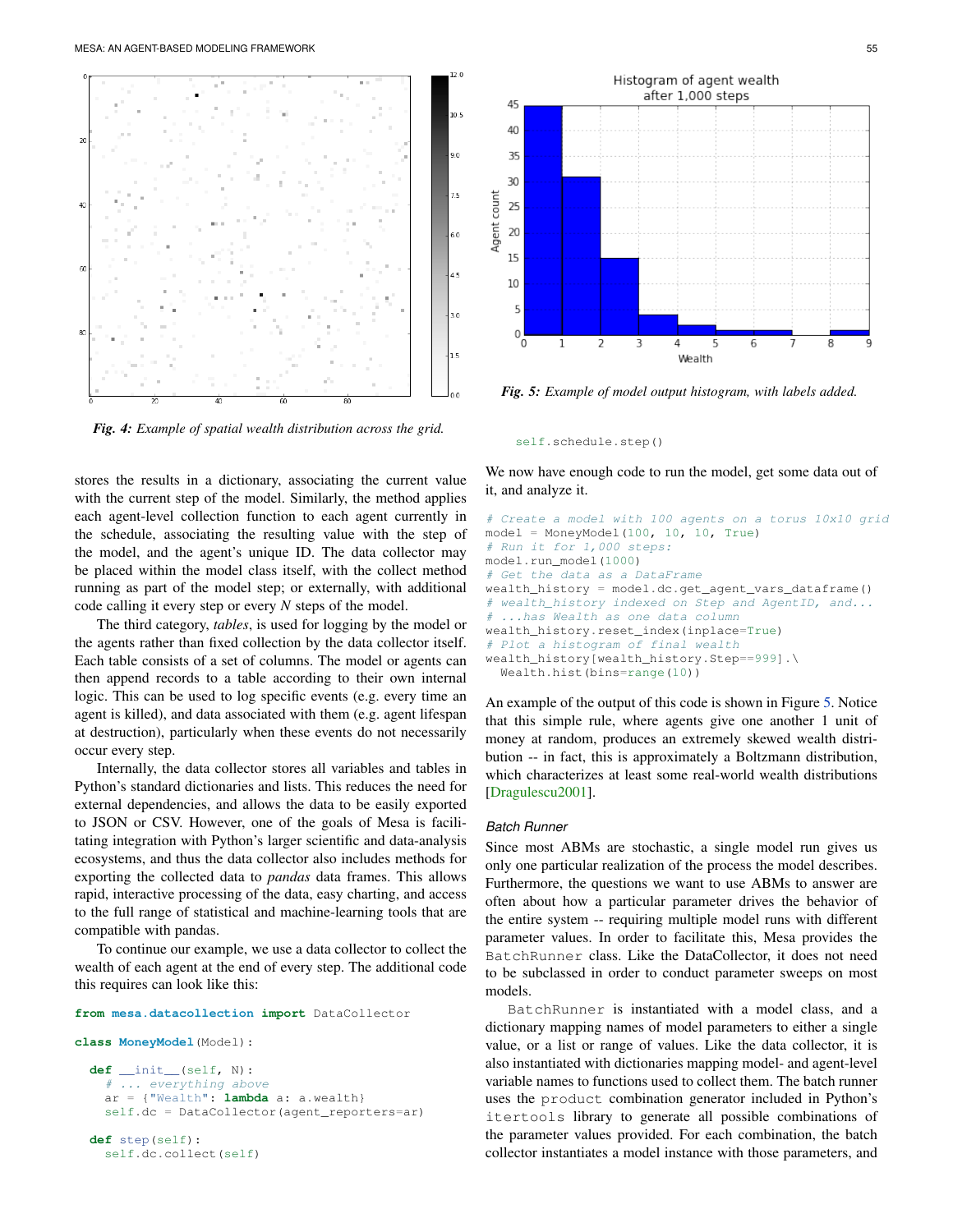<span id="page-5-0"></span>

*Fig. 6: Example of batch run scatter-plot, with labels added.*

runs the model until it terminates or a set number of steps has been reached. Once the model terminates, the batch collector runs the reporter functions, collecting data on the completed model run and storing it along with the relevant parameters. Like the data collector, the batch runner can then export the resulting datasets to pandas data frames.

Suppose we want to know whether the skewed wealth distribution in our example model is dependent on initial starting wealth. To do so, we modify the model code to allow for variable starting wealth, and implement a get\_gini method to compute the model's Gini coefficient. (In the interest of space, these modifications are left as an exercise to the reader, or are available in the full model code online). The following code sets up and runs a BatchRunner testing starting wealth values between 1 and 9, with 10 runs at each. Each run continues for 1,000 steps, as above.

```
param_values = {"N": 100,
                "starting_wealth": range(1,10)}
model_reporter={"Gini": compute_gini}
batch = BatchRunner(MoneyModel, param_values,
                    10, 1000, model_reporter)
batch.run_all()
out = batch.get_model_vars_dataframe()
plt.scatter(df.starting_wealth, df.Gini)
```
#### Output from this code is shown in Figure [6.](#page-5-0)

## **Visualization**

Mesa uses a browser window to visualize its models. This avoids both the developers and the users needing to deal with crosssystem GUI programming; more importantly, perhaps, it gives us access to the universe of advanced JavaScript-based data visualization tools. The entire visualization system is divided into two parts: the server side, and the client side. The server runs the model, and at each step extracts data from it to visualize, which it sends to the client as JSON via a WebSocket connection. The client receives the data, and uses JavaScript to actually draw the data onto the screen for the user. The client front-end also includes a GUI controller, allowing the user to start a model run, pause it, advance it by one step, reset the model, and set the desired framerate.

<span id="page-5-1"></span>

*Fig. 7: Example of the browser visualization.*

Mesa already includes a set of pre-built visualization elements which can be deployed with minimal setup. For example, to create a visualization of the example model which displays a live chart of the Gini coefficient at each step, we can use the included ChartModule.

```
from mesa.visualization.ModularVisualization \
 import ModularServer
from mesa.visualization.modules import ChartModule
# The Chart Module gets a model-level variable
# from the model's data collector
chart_element = ChartModule([{"Label": "Gini",
                      "Color": "Black"}],
                     data\_collector_name='dc') # 1.
# Create a server to visualize MoneyModel
server = ModularServer(MoneyModel, \# 2.
                      [chart_element],
                      "Money Model", 100)
```

```
server.launch()
```
- 1) We instantiate a visualization element object: ChartModule, which plots model-level variables being collected by the model's data collector as specified by the "Labels" provided. data\_collector\_name is the name of the actual DataCollector variable, so the module knows where to find the values.
- 2) The server is instantiated with the model class; a list of visualization elements (in this case, there's only the one element), a model name, and model arguments (in this case, just the agent count).

Running this code launches the server. To access the actual visualization, open your favorite browser (ideally Chrome) to [http:](http://127.0.0.1:8888/) [//127.0.0.1:8888/](http://127.0.0.1:8888/) . This displays the visualization, along with the controls used to reset the model, advance it by one step, or run it at the designated frame-rate. After several ticks, the browser window will look something like Figure [7.](#page-5-1)

The actual visualization is done by the visualization modules. Conceptually, each module consists of a server-side and a clientside element. The server-side element is a Python object implementing a render method, which takes a model instance as an argument and returns a JSON-ready object with the information needed to visualize some part of the model. This might be as simple as a single number representing some model-level statistic, or as complicated as a list of JSON objects, each encoding the position, shape, color and size of an agent on a grid.

The client-side element is a JavaScript class, which implements a render method of its own. This method receives the JSON data created by the Python element, and renders it in the browser. This can be as simple as updating the text in a particular HTML paragraph, or as complicated as drawing all the shapes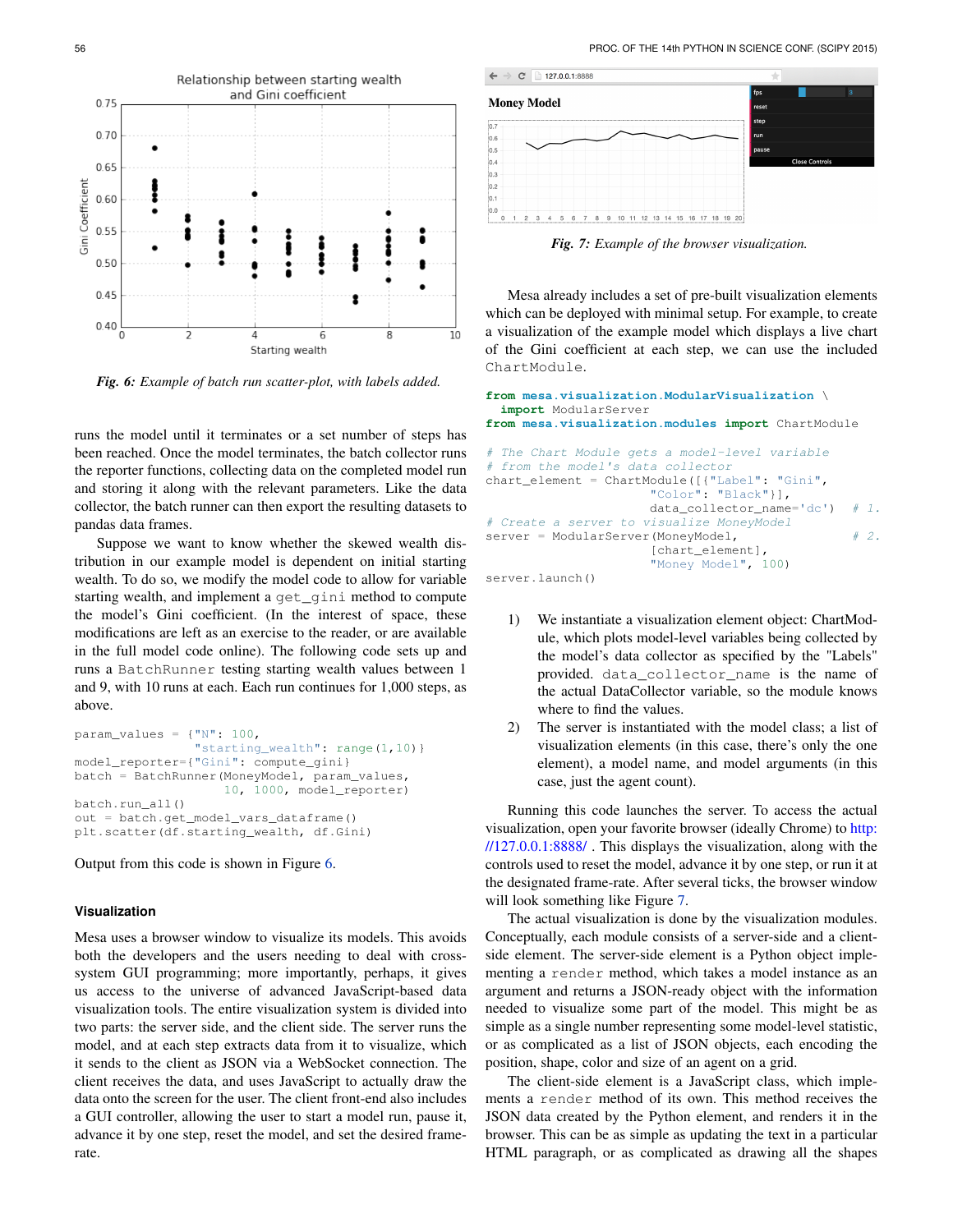described in the aforementioned list. The object also implements a reset method, used to reset the visualization element when the model is reset. Finally, the object creates the actual necessary HTML elements in its constructor, and does any other initial setup necessary.

Obviously, the two sides of each visualization must be designed in tandem. They result in one Python class, and one JavaScript .js file. The path to the JavaScript file is a property of the Python class, meaning that a particular object does not need to include it separately. Mesa includes a variety of pre-built elements, and they are easy to extend or add to.

The ModularServer class manages the various visualization modules, and is meant to be generic to most models and modules. A visualization is created by instantiating a ModularServer object with a model class, one or more VisualizationElement objects, and model parameters (if necessary). The launch() method then launches a Tornado server, using templates to insert the JavaScript code specified by the modules to create the client page. The application uses Tornado's coroutines to run the model in parallel with the server itself, so that the model running does not block the serving of the page and the WebSocket data. For each step of the model, each module's render method extracts the visualization data and stores it in a list. That list item is then sent to the client via WebSocket when the request for that step number is received.

Let us create a simple histogram, with a fixed set of bins, for visualizing the distribution of wealth as the model runs. It requires JavaScript code, in HistogramModule.js and a Python class. Below is an abbreviated version of both.

```
var HistogramModule = function(bins) {
  // Create the appropriate tag, stored in canvas
 $("body").append(canvas); // 1.// ... Chart.js boilerplate removed
 var chart = new Chart(context).Bar(data, options);
 this.render = function (data) { // 2.for (var i in data)
     chart.datasets[0].bars[i].value = data[i];
   chart.update();
 };
 this.reset = function() { // 3.chart.destroy();
   chart = new Chart(context).Bar(data, options);
   };
 };
```
- 1) This block of code functions as the object's constructor. It adds and saves a canvas element to the HTML page body, and creates a *Chart.js* bar chart inside of it.
- 2) The render method takes a list of numbers as an input, and assigns each to the corresponding bar of the histogram.
- 3) To reset the histogram, this code destroys the chart and creates a new one with the same parameters.

Next, the Python class tells the front-end to include Chart.min.  $\frac{1}{5}$  (included with the Mesa package) and the new HistogramModule.js file we created above, which is located in the same directory as the Python code<sup>[3](#page-6-0)</sup>. In this case, our module's render method is extremely specific for this model

alone. The code looks like this.

```
class HistogramModule(VisualizationElement):
 package_includes = ["Chart.min.js"]
 local_includes = ["HistogramModule.js"]
 def __init__(self, bins):
   self.bins = bins
   new\_element = "new HistogramModule({}) " # 1.new_element = new_element.format(bins)
   self.js\_code = "elements.push(" # 2.self.js_code += new_element +");"
def render(self, model):
 wealth_vals = [a.wealth
                for a in model.schedule.agents]
 hist = np.histogram(wealth_vals,
                     bins=self.bins)[0]
  return [int(x) for x in hist]
```
- 1) This line, and the line below it, prepare the code for actually inserting the visualization element; creating a new element, with the bins as an argument.
- 2) js\_code is a string of JavaScript code to be run by the front-end. In this case, it takes the code for creating a visualization element and inserts it into the front-end's elements list of visualization elements.

Finally, we can add the element to our visualization server object:

```
histogram_element = HistogramModule(range(10))
server = ModularServer(MoneyModel,
                       [histogram_element],
                       "MoneyModel", 100)
server.launch()
```
# **Conclusions and Future Work**

Mesa provides a versatile framework for building, analyzing and visualizing agent-based models. It seeks to fill the ABM-shaped hole in the scientific Python ecosystem, while bringing together powerful features found in other modeling frameworks and introducing some of its own. Both Mesa's schedule architecture and in-browser visualization are, to the best of our knowledge, unique among major ABM frameworks.

Despite this, Mesa is very much a work in progress. We intend to implement several key features in the near future, including inter-agent networks and the corresponding visualization, a better system to set model runs' random seed, and tools for reading and writing model states to disk. The server-side visualization is also structured so as to allow video-style scrubbing forwards and backwards through a model run, and we hope to implement this feature soon as well. In the longer term, we hope to add tools for geospatial simulations, and for easier distribution of a batch run or even a single model run across multiple cores or in a cluster. We also intend to iteratively continue to add to Mesa's documentation, increase its efficiency, and improve the visualization quality.

We also hope to continue to leverage Mesa's open-source nature. As more researchers utilize Mesa, they will identify opportunities for improvement and additional features, hopefully

<span id="page-6-1"></span><span id="page-6-0"></span>[<sup>3.</sup>](#page-6-1) While the best practice in web development is to host static files (e.g. JavaScript) separately, Mesa is not set up to this way, as the models are currently small and run only locally. As we scale the Mesa framework, we expect that the ability to pull in external javascript files to be part of the optimization process.